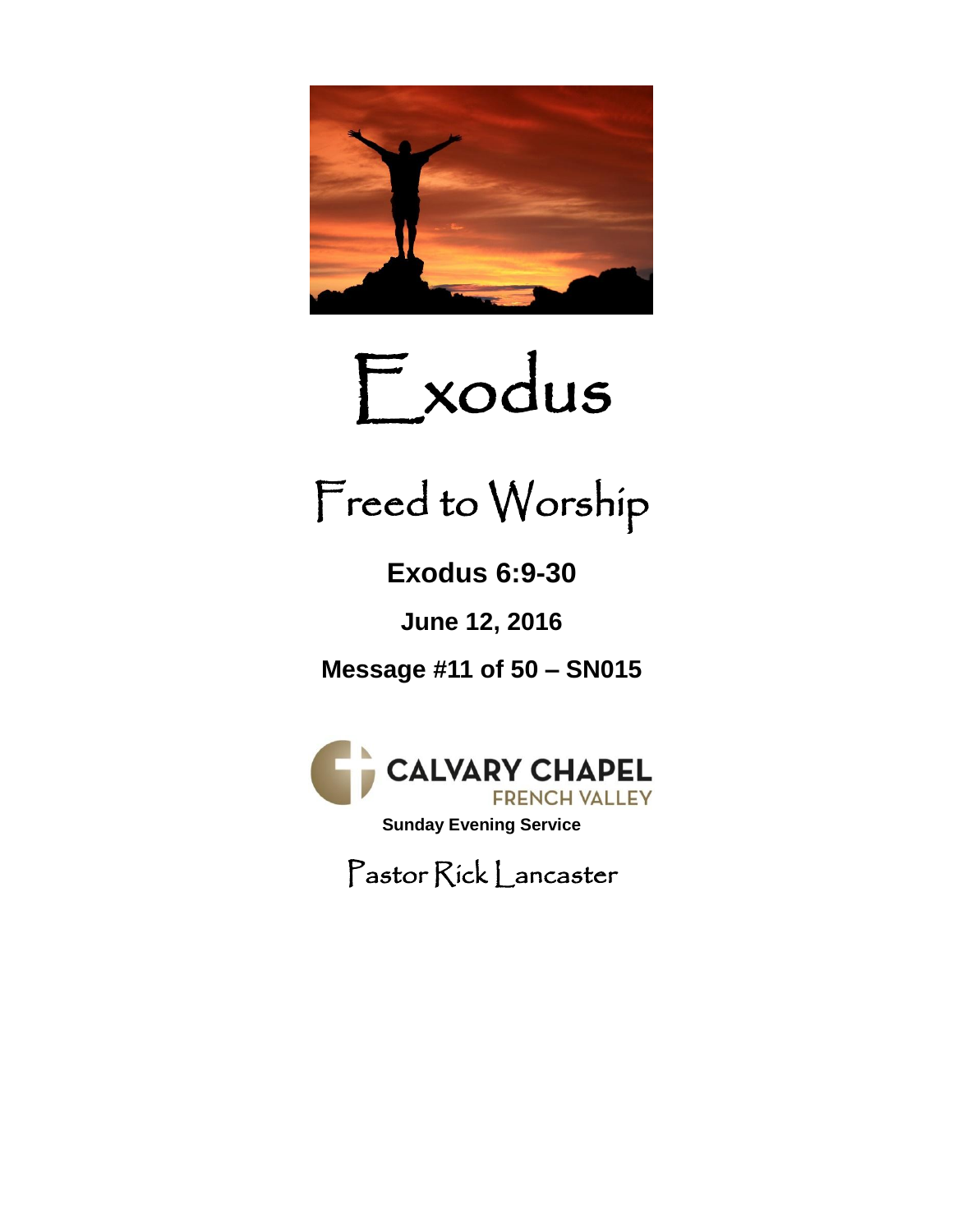# **Exodus: Freed to Worship**

#### *Exodus 6:9-30*

#### **Opening Comments**

- Turn to **Exodus 6**
- We are continuing our study:**Freed to Worship**
- Last time, we started chapter 6
- Chapter 5 ended with Moses complaining to God because things hadn"t turned out the way Moses thought they should have
- Pharaoh had not let the Israelites go
- Instead, he made their bondage even more harsh
- And then to top it off, the Israelites blamed Moses for their increasingly difficult circumstances
- The beginning of chapter 6 is God's response to Moses
- We stopped last week after we had looked at verses 6 to 8, the key verses of the book of Exodus
- Let's go ahead and read them again as a refresher
- **Exodus 6:6-8**
- The Lord begins and ends these three verses with "I am the Lord"
- And right in the middle the Lord says, "Then you shall know that I am the Lord."
- It is as if God has put what He says in these three verses in brackets and underlined it with one primary reality – He is the Lord  $=$  Yahweh
- $\bullet$  It is a call to faith faith in the name of Yahweh
- It is a call to trust completely in who God is and what he has done and what He has promised to do
- It is almost as if He is saying, I was with you in the past, I am with you now, and I will go with you
- And then He gives them 7 'I will' statements
- Each statement is a promise of His redemption and salvation
- Each of these statements can be taken by any believer throughout time and apply it to their own circumstance
- God is still redeeming people to Himself through Christ and He is still saving them from the bondage they find themselves in through the working of the Holy Spirit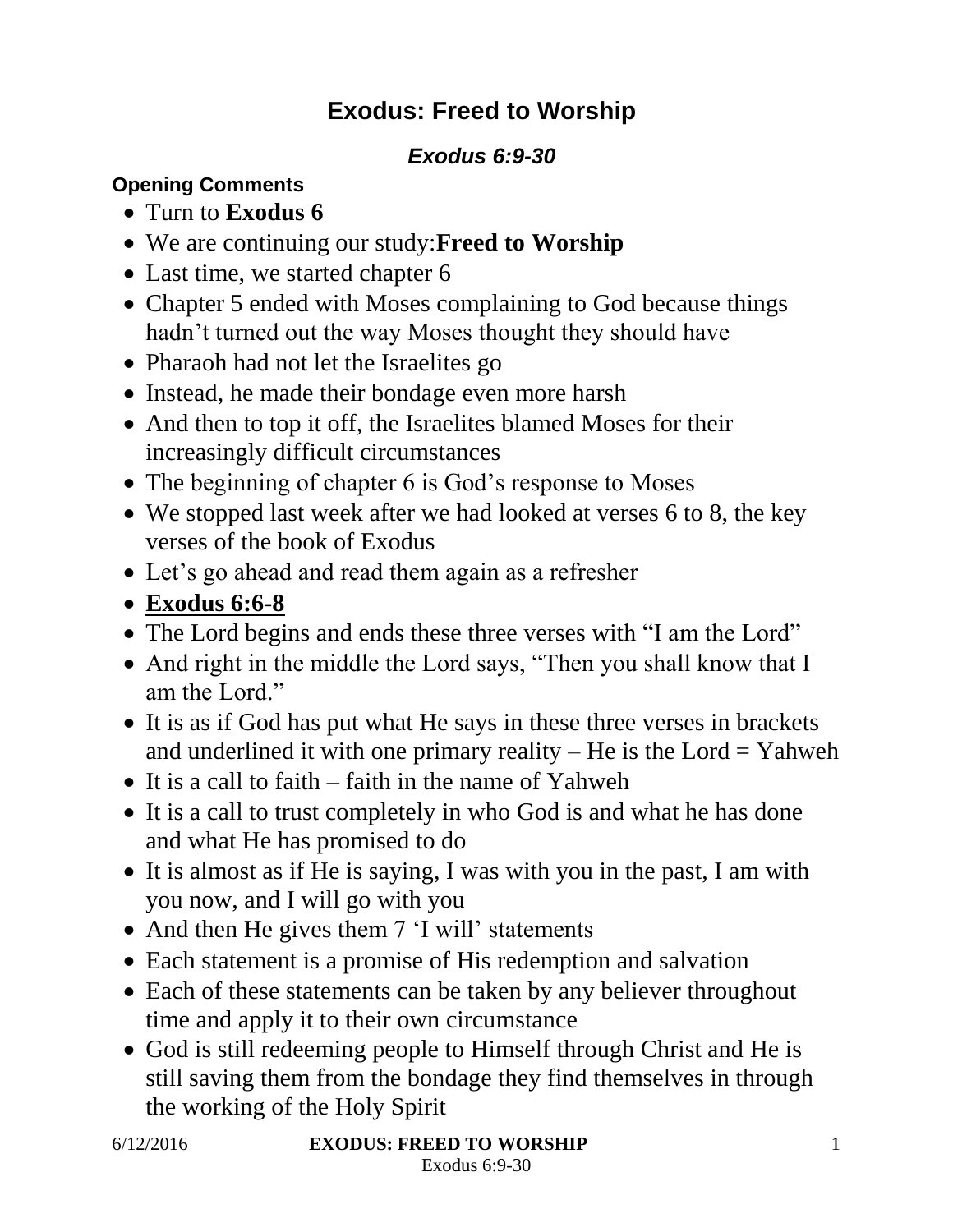• Each of these promises was repeated in the person of Jesus Christ

 The Apostle Paul quoted Exodus 29:45 in **2 Corinthians 6:16 What agreement has the temple of God with idols? For you are the temple of the living God. As God has said:***"I will dwell in them and walk among them***.***I will be their God, and they shall be My people."*

• Later through Moses God told the people of Israel why He did all that He did for them **Deuteronomy 7:7-8**

**The LORD did not set His love on you nor choose you because you were more in number than any other people, for you were the least of all peoples; <sup>8</sup> but because the LORD loves you, and because He would keep the oath which He swore to your fathers, the LORD has brought you out with a mighty hand, and redeemed you from the house of bondage, from the hand of Pharaoh king of Egypt.**

 It was that same love that God has directed to us **Romans 5:8 God demonstrates His own love toward us, in that while we were still sinners, Christ died for us.**

• That's the background for tonight's text

## **Teaching**

- **Exodus: Freed to Worship**
- $\bullet$  Let's begin
- The Lord tells Moses to stop complaining and go tell the Israelites what He said
- And so that is exactly what Moses does
- **Exodus 6:9**
- Moses had just told them what God was going to do
- And their response was to 'not heed Moses'
- They wouldn't listen to him
- The reason given was because of 'anguish of spirit and cruel bondage'
- 'anguish of spirit' can also be translated 'shortness of breath'
- The best picture of what this looks like is when a small child has been crying hard – take gasping breaths
- This is a picture of hopelessness and despair
- One commentator said, 'They were enslaved by their slavery'
- Their circumstance was indeed desperate, and all they could see was hardship and suffering
- They had become blind and deaf to the message that God had for them
- A message that should have filled them with hope and faith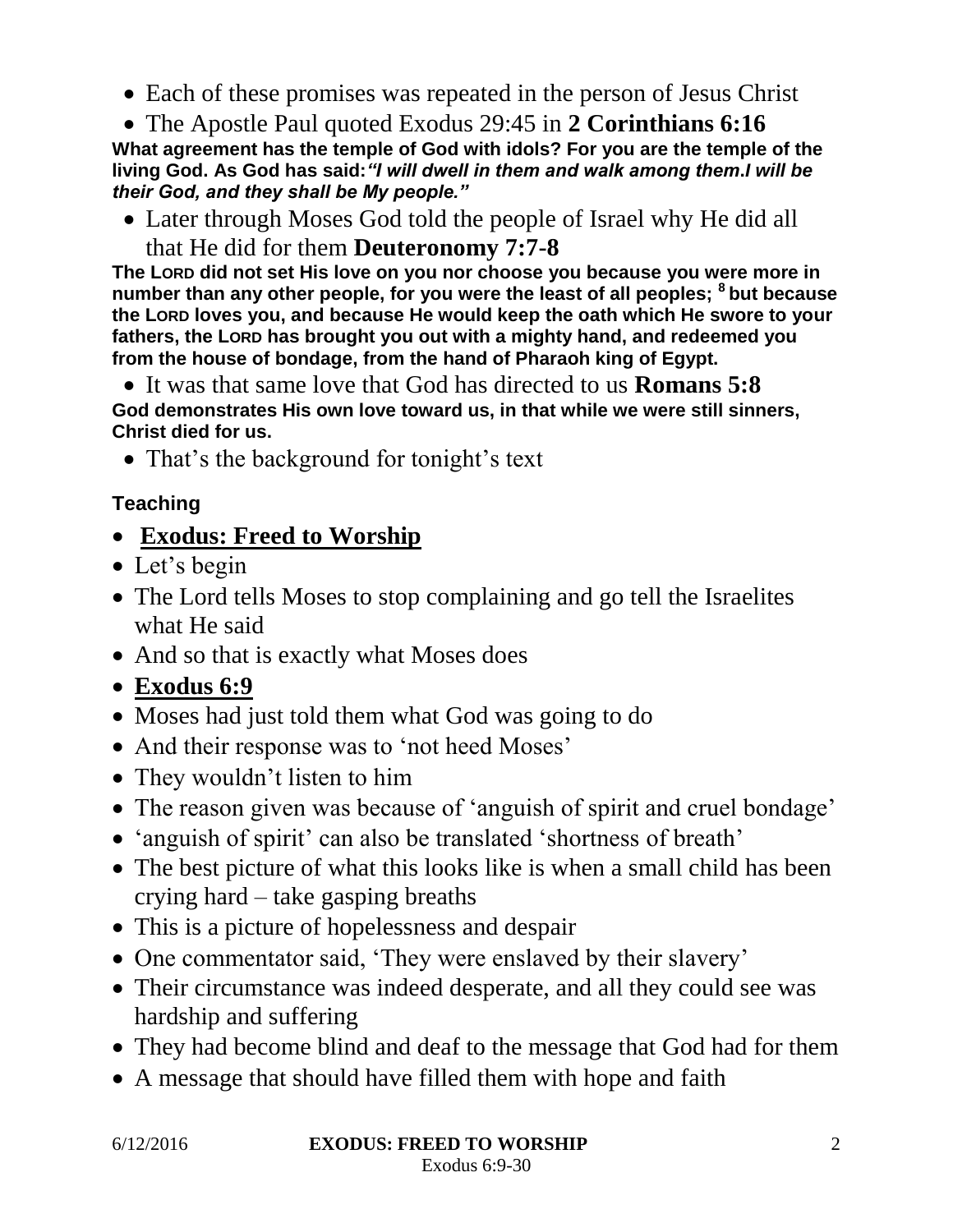- The hope and faith they would need to persevere until God did what He had promised to do
- It occurred to me that there is a powerful reality bound up in this text
- Moses is trying to reach the Israelites with the message of hope of the salvation that is theirs in the Lord
- God had promised to save them, but they couldn't hear it because of their suffering
- Jesus told His disciples before He left **Mark 16:18 Go into all the world and preach the gospel to every creature.**
- That is a command given to all who would call upon Jesus as their Savior
- We are called to be a part of His work of salvation in the world
- I don't know about you, but I sometimes encounter people who seem to be deaf and blind to the message of hope and salvation through Christ
- Just like the Israelites, they are enslaved by their slavery
- They are either in bondage to the difficult circumstances of their life
- Or they are enslaved by some sin in their life
- It was discouraging to Moses to give them the message of the Lord only to have them "not heed" it
- They didn't want to hear what the Lord had to say
- It was going to take divine intervention **John 5:24-25**

**Most assuredly, I say to you, he who hears My word and believes in Him who sent Me has everlasting life, and shall not come into judgment, but has passed from death into life. <sup>25</sup> Most assuredly, I say to you, the hour is coming, and now is, when the dead will hear the voice of the Son of God; and those who hear will live.**

- Maybe you have felt like Moses when you tried to share your faith with someone
- They wouldn't listen to you Or they mock you
- You might even feel like Moses did, and believe that you are the wrong person for the job
- If so, let's look at how God responds to Moses, because it has a message for anyone who might think God can"t use you to reach someone with the message of salvation
- **Exodus 6:10-11**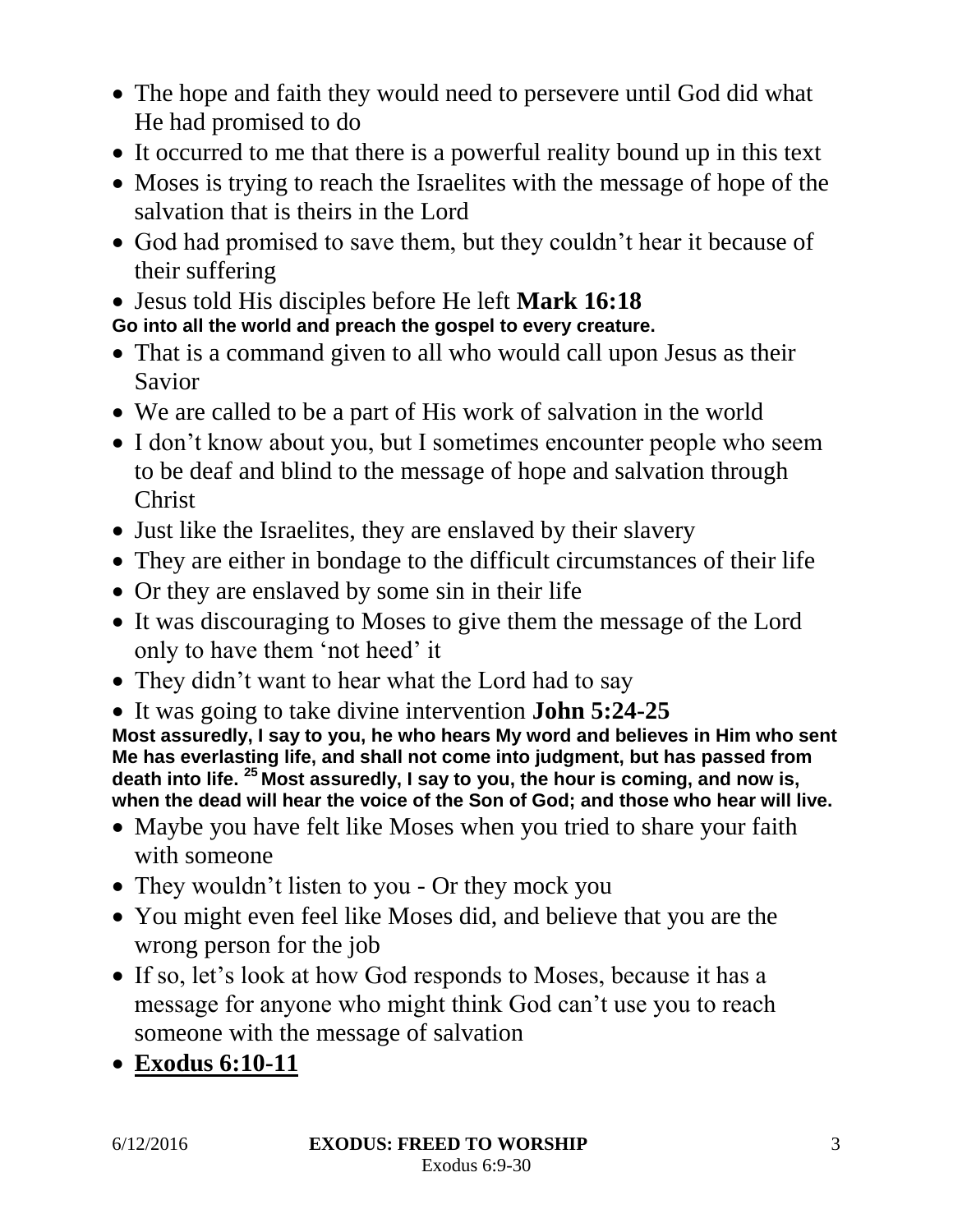- The Lord doesn't even acknowledge that the Israelites did not heed the voice of Moses
- Instead the Lord gives Moses the next step he is to perform Go tell Pharaoh to let My people go
- Try to put yourself in Moses' place –that didn't work the first time, in fact, nothing has worked up to this point
- What Moses doesn't understand yet is that God is working even when nothing else in our life is
- We look at this event in Moses' life through the lens of history
- We know what happened we know how God worked He didn't know that yet
- Sometimes God gives us directions that don't seem to make sense, based on the circumstances of our life
- It is in those times that we must choose to trust God because He already knows how it is going to turn out **Isaiah 46:10**

#### **Declaring the end from the beginning, and from ancient times** *things* **that are not**  *yet* **done, saying, ‗My counsel shall stand, and I will do all My pleasure,'**

- God says to Moses go back to Pharaoh and tell him again what you told him already
- Moses is not convinced that this is the right course of action
- **Exodus 6:12**
- If the Israelites didn"t listen to me, then I am sure that Pharaoh is not going to listen to me
- Moses has been trying to talk God out of his calling since he first received it **Exodus 4:10**

Then Moses said to the LORD, "O my Lord, I am not eloquent, neither before nor **since You have spoken to Your servant; but I** *am* **slow of speech and slow of tongue.‖**

- Saying, 'Lord, You have the wrong guy!'
- The reality of Moses calling is overwhelming him
- Pharaoh was not going to let millions of slaves go
- And the people of Israel were not going to listen to him
- The immensity of his calling was making him feel very small, totally inadequate, and absolutely useless
- Moses had doubts doubts are not foreign in the life of God's people
- Some would like to believe that it is sinful to have doubts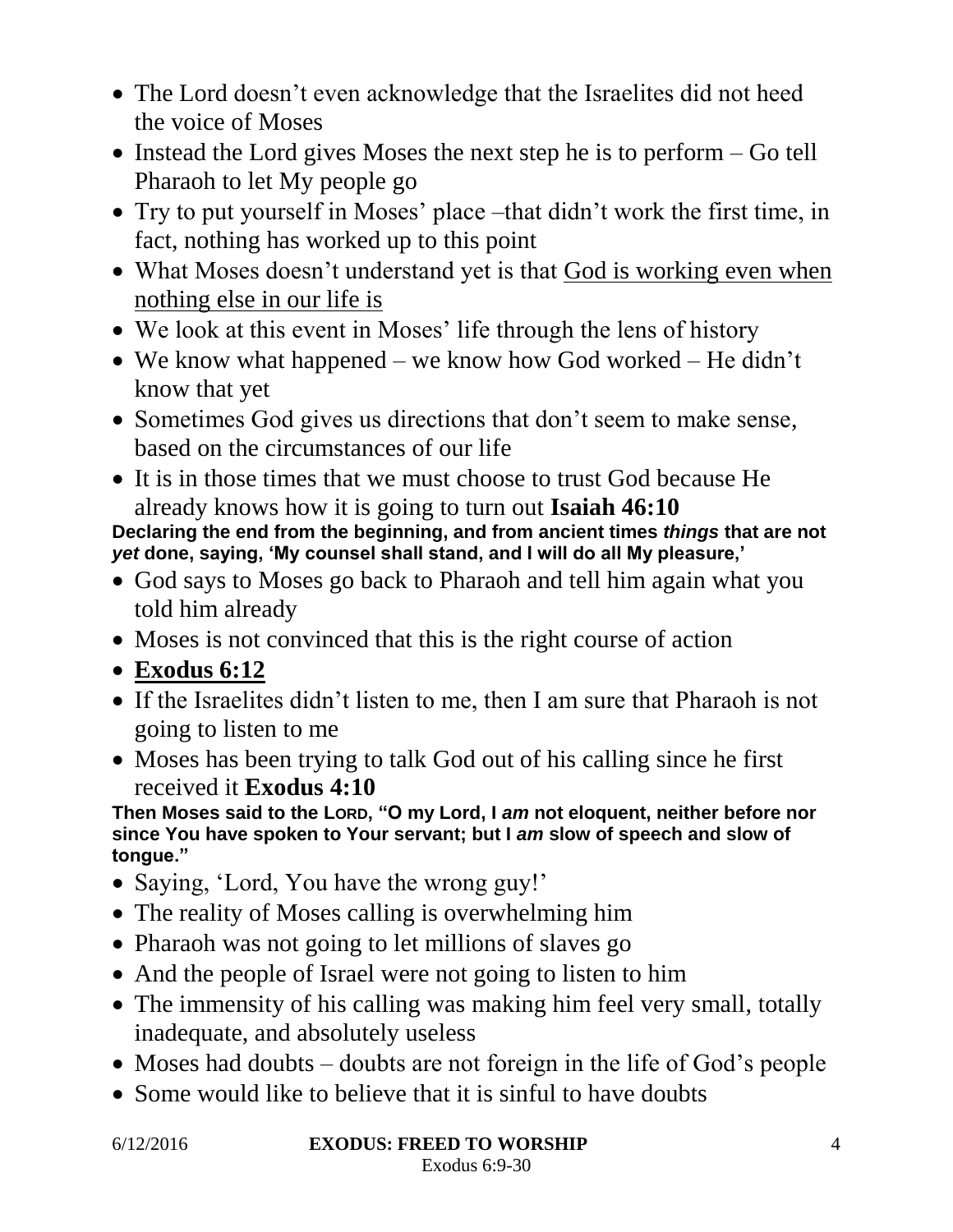- Anyone who is sincerely seeking after God is going to have doubts occasionally
- Those doubts could prove a lack of faith, but more precisely doubts reveal a lack of understanding
- Moses was still growing as a man of God and as the leader of the people of Israel
- What He needed was to know and understand God better
- This was going to come
- As you watch the life of Moses develop, you see his doubts and insecurity are replaced by immense confidence in the Lord
- Moses reminds us that sometimes God's people, even God's chosen leaders are slow to understand what God is doing
- The Lord is patient with Moses, God is patient with us, and we should be patient with others
- **Exodus 6:13**
- The Lord doesn't appear to respond to Moses' excuses as to why he can"t do what the Lord is asking him to do
- Aaron is introduced into the scene here
- And then the text takes what might appear to be a peculiar turn
- Right in the middle of this, a genealogy is given
- And before we gloss over it, which might be our temptation, we need to remind ourselves of something **2 Timothy 3:16-17**

**All Scripture** *is* **given by inspiration of God, and** *is* **profitable for doctrine, for reproof, for correction, for instruction in righteousness, <sup>17</sup> that the man of God may be complete, thoroughly equipped for every good work.**

- $\bullet$  'All Scripture...' even the genealogies have something to offer us
- We'll read through the whole genealogy and then come back and touch on a few things

## **Exodus 6:14-27**

- This genealogy begins with the first son of Jacob/Israel Reuben
- It then goes on to Jacob's second son, Simeon, and then the third Levi, but doesn"t go any further than that
- This is a clue as to why this genealogy was given
- It was given to introduce someone from the line of Levi
- And it is my humble opinion that it is Aaron that is being introduced here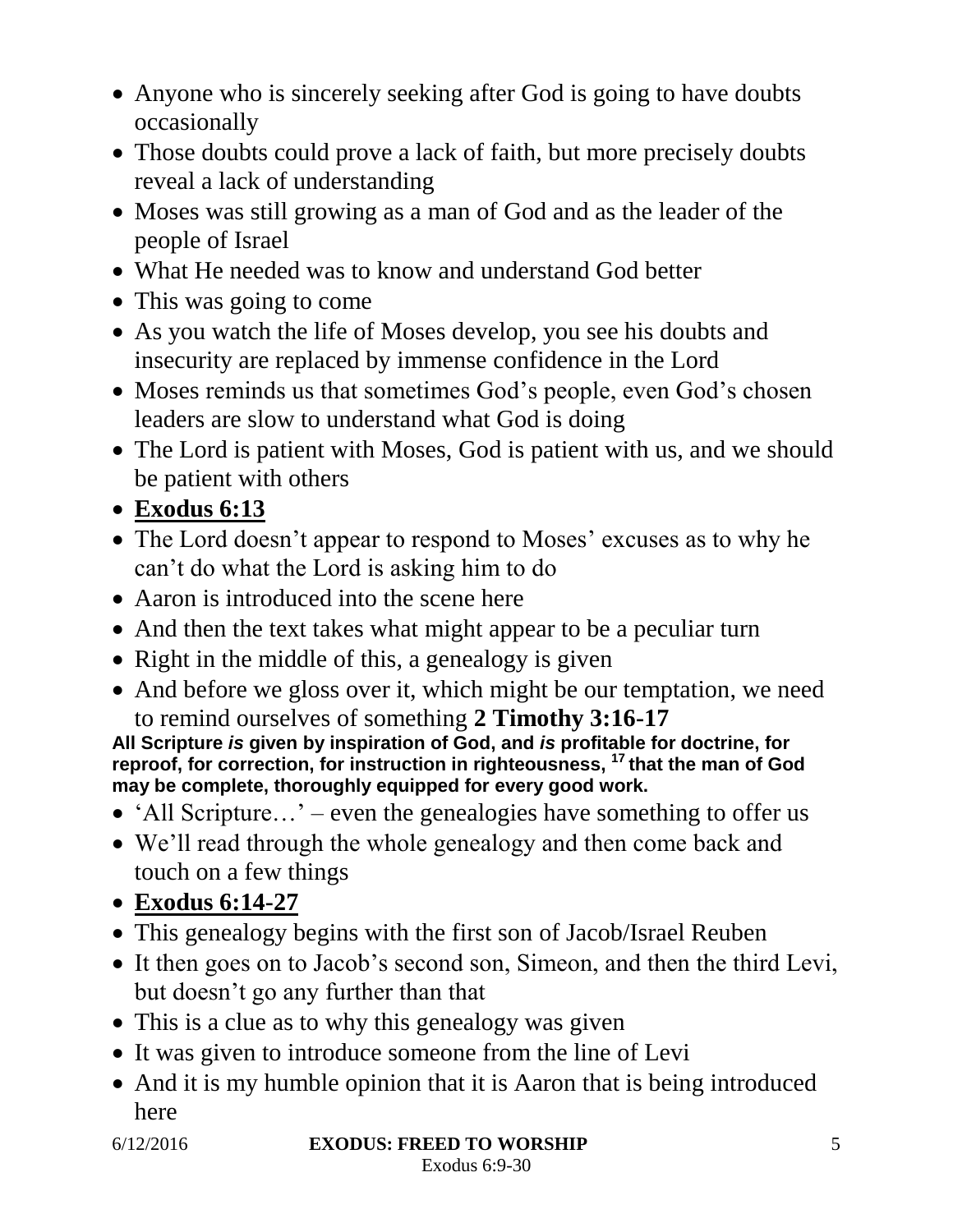- As we get toward the end of it I will tell you why I believe that
- Let's look back at verse 14 and 15
- Israel's first two children get one verse each, the rest of the genealogy focuses on the descendants of Levi
- One of the reasons we can trust the Bible, for which there are many reasons, one of them is that it doesn"t hide the flaws of God"s people
- In verse 14 Israel's firstborn son Reuben is mentioned
- Rueben lost his birthright, the right to lead Israel's family by sleeping with one of his father"s concubine"s **Genesis 49:3-4**

**Reuben, you are my firstborn, my might and the beginning of my strength, the excellency of dignity and the excellency of power.<sup>4</sup>Unstable as water, you shall not excel, because you went up to your father's bed; then you defiled** *it***— he went up to my couch.**

- Israel's second son, Simeon, conspired with his third son, Levi to take vengeance after their sister was raped
- But instead of taking vengeance on the man who had raped their sister, they killed every man in the city
- When Israel was dying he called all his sons in and spoke prophetic words over them
- This is what he had for Simeon and Levi **Genesis 49:5-7**

**Simeon and Levi** *are* **brothers; instruments of cruelty** *are in* **their dwelling place.<sup>6</sup> Let not my soul enter their council; let not my honor be united to their assembly; for in their anger they slew a man, and in their self-will they hamstrung an ox.<sup>7</sup>Cursed** *be* **their anger, for** *it is* **fierce; and their wrath, for it is cruel!I will divide them in Jacob and scatter them in Israel.**

- The prophecy was that they would be scattered throughout the nation of Israel
- If you fast-forward to when Joshua was dividing the land up for the tribes of Israel
- Simeon ended up with a territory within the tribe of Judah
- It wasn't long after that, that you don't hear about Simeon in their territory
- The prophecy regarding Levi came to pass also, but instead of being a curse, they ended up turning it into a blessing to the whole nation
- In Exodus 32, while Moses is up on the mountain with God getting the Ten Commandments, Aaron is going to blow it and make a golden calf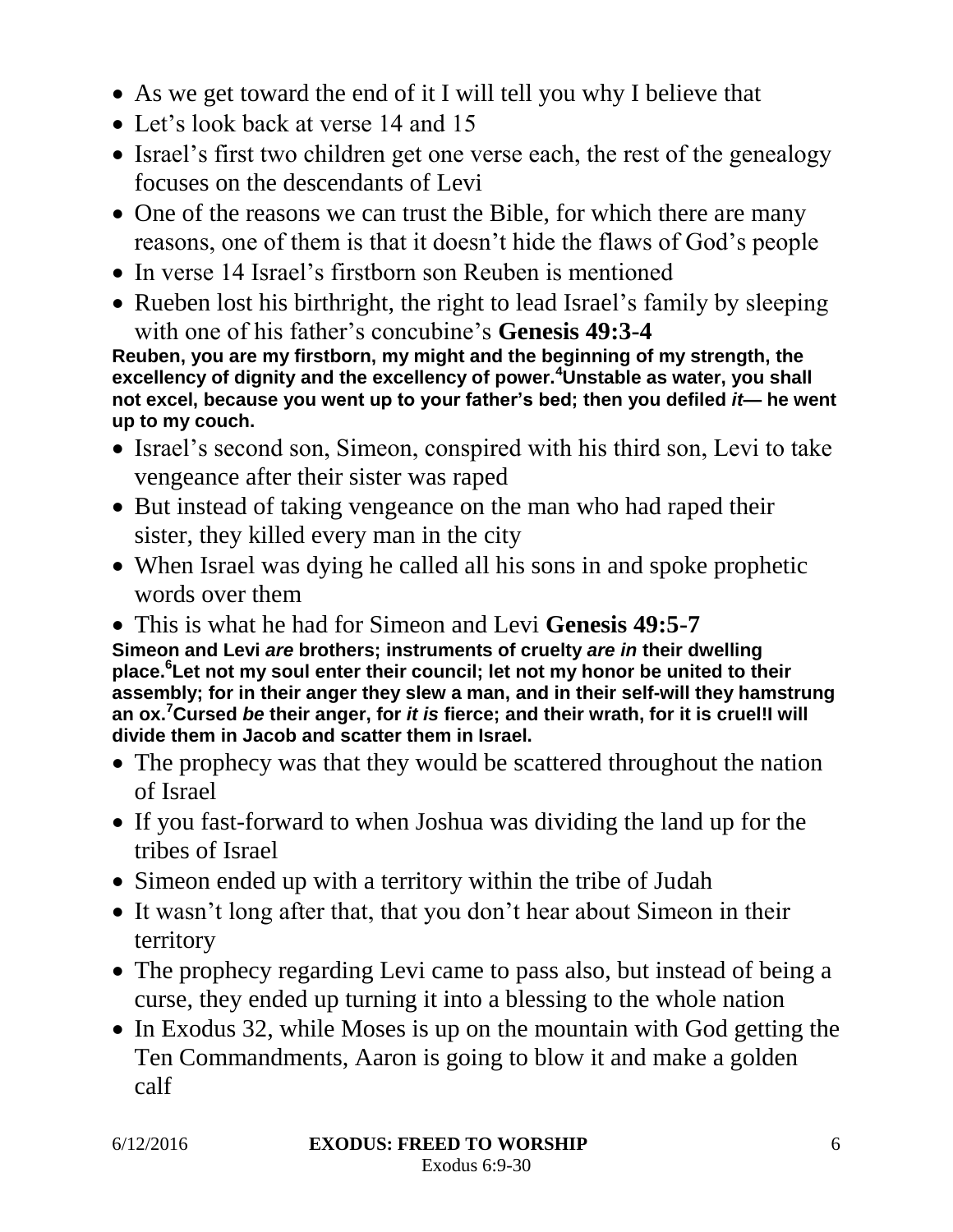- After Moses gets down and sees what is going on, he loses it and breaks the stone tablets
- And then **Exodus** 32:25-26

**Now when Moses saw that the people** *were* **unrestrained (for Aaron had not restrained them, to** *their* **shame among their enemies), <sup>26</sup> then Moses stood in the**  entrance of the camp, and said, "Whoever *is* on the LORD's side-come to me!" **And all the sons of Levi gathered themselves together to him.**

- And because Levi chose the Lord's side. He blessed them with the ministry of the sacred things in the temple
- And when the distribution of land was given, they were not given an allotment, but were assigned cities throughout all of the nation of Israel
- Then in verse 20 Moses' parents are named; Amram and Jochebed
- Aaron was the firstborn son, and Moses was the youngest son
- Aaron and Moses also had a sister named Miriam
- In verse 23 the genealogy tells us of Aaron's marriage to Nashon and the birth of his four sons
- This is why I believe this genealogy is about introducing Aaron
- Aaron's family is mentioned but Moses' is not
- In the book of Leviticus we will see what happens to Aaron's two older sons when they decide they want to worship God in a way that He has not prescribed
- As they are burning incense with 'Strange fire' fire comes down from heaven and kills them
- And then in verse 25 we are introduced to Aaron's grandson, Phineas
- He is going to make a name for himself in Numbers 25
- At the time, the people of Moab are tempting the men of Israel into sexual relations and the worship of pagan idols
- As Moses and the others are talking about dealing with this sin, a man of Israel is seen bringing a Moabite woman into the camp and into his tent
- Phineas saw it, grabs a javelin, goes into the tent thrusts it through the both of them as they are in the act
- God had already begun to afflict the nation with a plague that stopped because of Phineas" zeal for the Lord